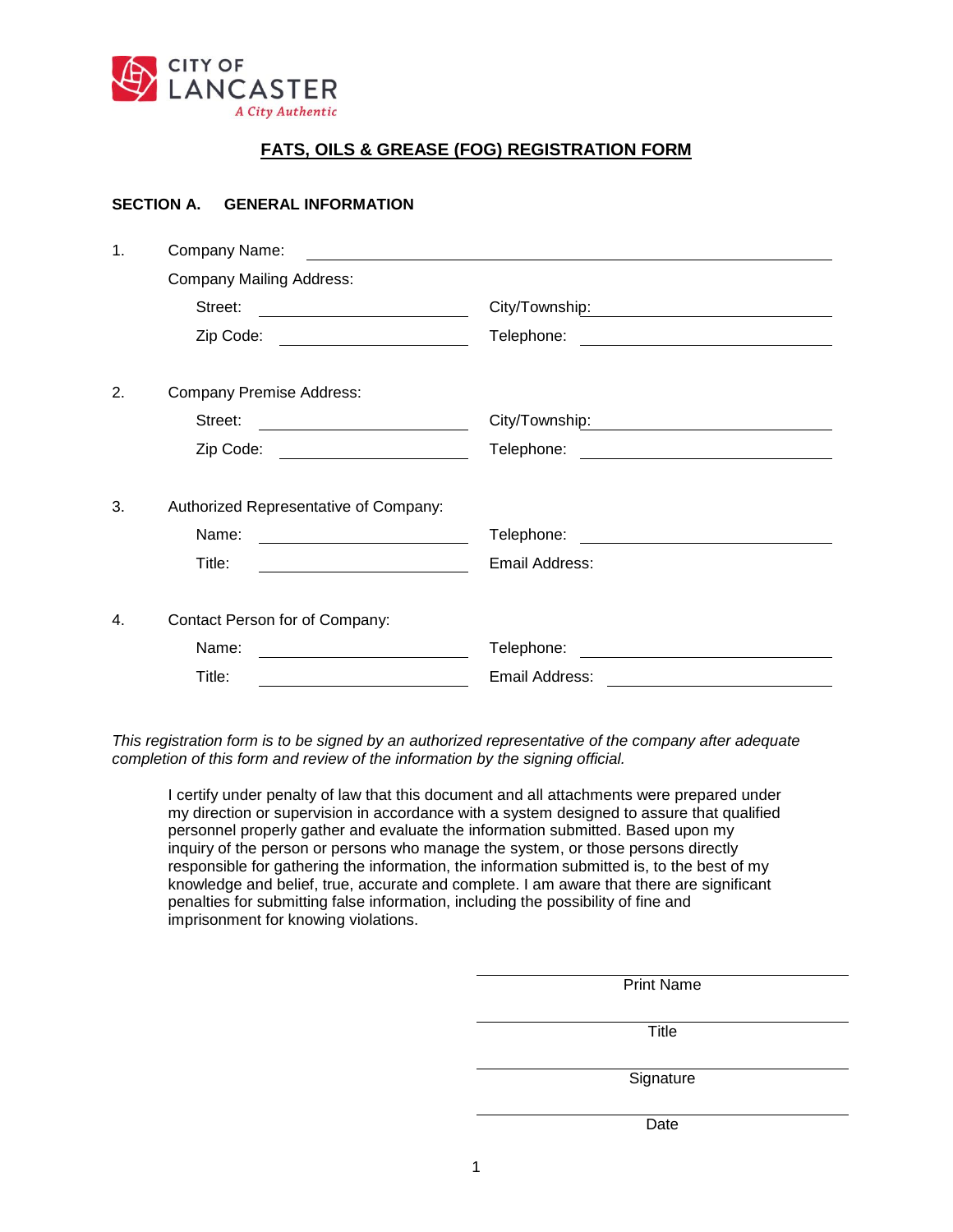

## **SECTION B. PRODUCTS AND SERVICE INFORMATION**

|                                                                                            | Average number of employees per shift:                                                         |                       | 1 <sup>st</sup> | $2^{nd}$ |     | 3 <sup>rd</sup> |  |
|--------------------------------------------------------------------------------------------|------------------------------------------------------------------------------------------------|-----------------------|-----------------|----------|-----|-----------------|--|
|                                                                                            | Shift start times:                                                                             |                       | 1 <sup>st</sup> | $2^{nd}$ |     | 3 <sup>rd</sup> |  |
|                                                                                            | Shifts normally worked each day (Check appropriate shifts):                                    |                       |                 |          |     |                 |  |
|                                                                                            | Sun                                                                                            | Mon                   | Tue             | Wed      | Thu | Fri             |  |
|                                                                                            | 1 <sup>st</sup>                                                                                |                       |                 |          |     |                 |  |
|                                                                                            | 2 <sup>nd</sup>                                                                                |                       |                 |          |     |                 |  |
|                                                                                            | 3 <sup>rd</sup>                                                                                |                       |                 |          |     |                 |  |
|                                                                                            | Hours of operation:                                                                            | A.M.                  |                 | P.M.     |     | Continuous      |  |
|                                                                                            | Number of customers served per day:                                                            |                       |                 |          |     |                 |  |
|                                                                                            | Number of seats in dining room:                                                                |                       |                 |          |     |                 |  |
|                                                                                            | Number of toilets on premises:                                                                 |                       |                 |          |     |                 |  |
|                                                                                            | Gallons of water used per day:                                                                 |                       |                 |          |     |                 |  |
| North American Industrial Classification System Code(s) for your facility (6-digit NAICS): |                                                                                                |                       |                 |          |     |                 |  |
|                                                                                            |                                                                                                |                       |                 |          |     |                 |  |
|                                                                                            | Identify any federal, state or local environmental permits that this facility has been issued: |                       |                 |          |     |                 |  |
|                                                                                            | Permit No.                                                                                     | <b>Issuing Agency</b> |                 |          |     | Purpose         |  |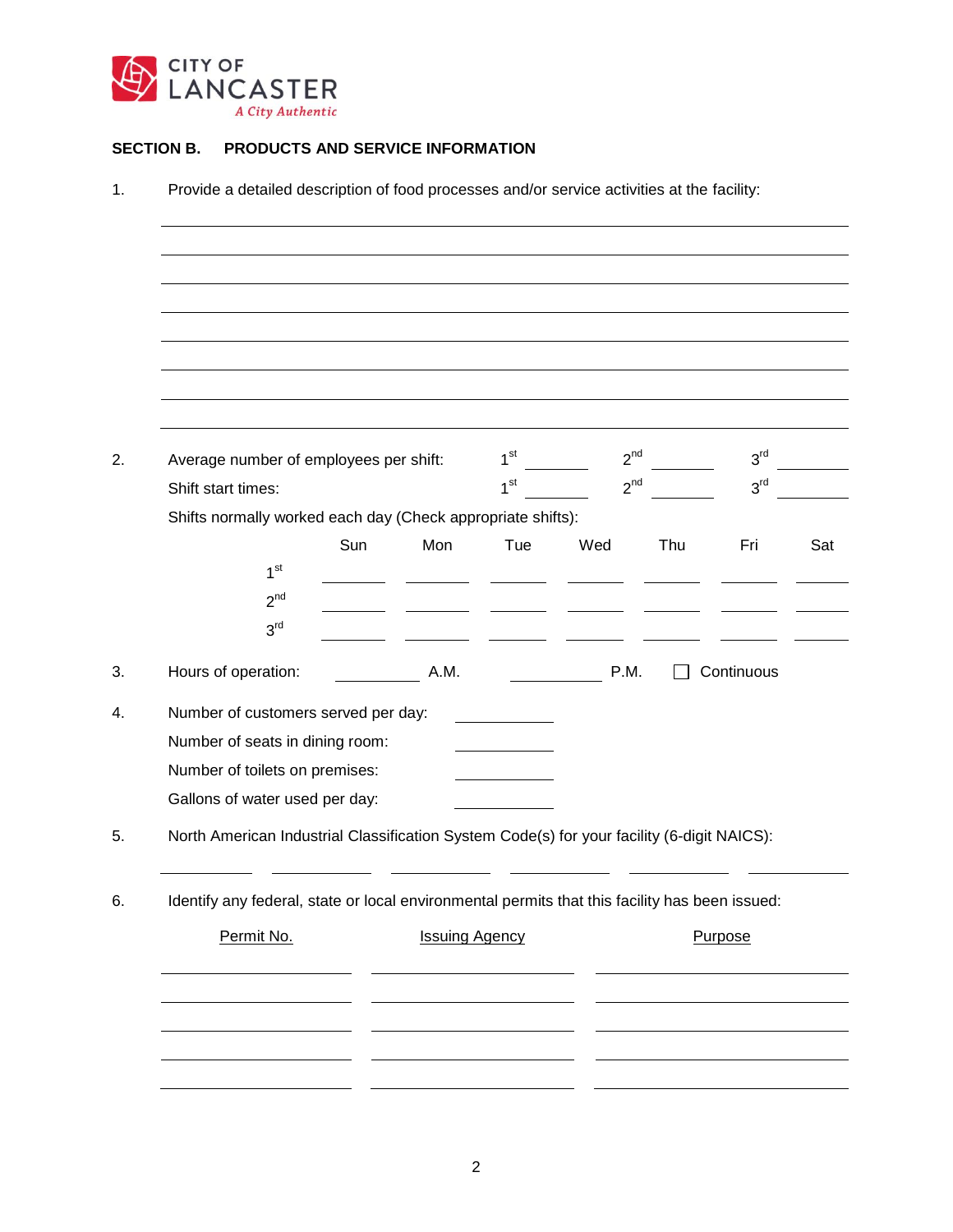

- 7. Attach a facility site plan showing locations of water and sewer connections, manholes, traps, cleanouts, etc. Indicate location of sampling and flow metering equipment on this drawing, if present.
- 8. Are any liquid wastes or solids/sludges from this facility disposed of by means other than discharge to the public sewer system?  $\Box$  Yes  $\Box$  No discharge to the public sewer system?  $\Box$  Yes

If yes, complete the remaining items.

9. Please check the appropriate wastes disposed of by the facility. For disposal method, the following may apply: Onsite Storage, Offsite Storage, Onsite Disposal or Offsite Disposal.

|                             | Gallons/Day | Lbs/Day | % Moisture | <b>Disposal Method</b> |
|-----------------------------|-------------|---------|------------|------------------------|
| <b>Acids and Alkalies</b>   |             |         |            |                        |
| <b>Heavy Metal Sludges</b>  |             |         |            |                        |
| Inks/Dyes                   |             |         |            |                        |
| Oil and/or Grease           |             |         |            |                        |
| Organic Compounds           |             |         |            |                        |
| Paints                      |             |         |            |                        |
| Pesticides                  |             |         |            |                        |
| <b>Plating Wastes</b>       |             |         |            |                        |
| <b>Pretreatment Sludges</b> |             |         |            |                        |
| Solvents/Thinners           |             |         |            |                        |
| Other (Specify)             |             |         |            |                        |
|                             |             |         |            |                        |
|                             |             |         |            |                        |
|                             |             |         |            |                        |
|                             |             |         |            |                        |
|                             |             |         |            |                        |

10. Provide the following information for waste haulers, if applicable:

| <b>Name</b> | Address | $EPA/DEP$ ID $#$ | <b>Type Waste</b> |
|-------------|---------|------------------|-------------------|
|             |         |                  |                   |
|             |         |                  |                   |
|             |         |                  |                   |
|             |         |                  |                   |